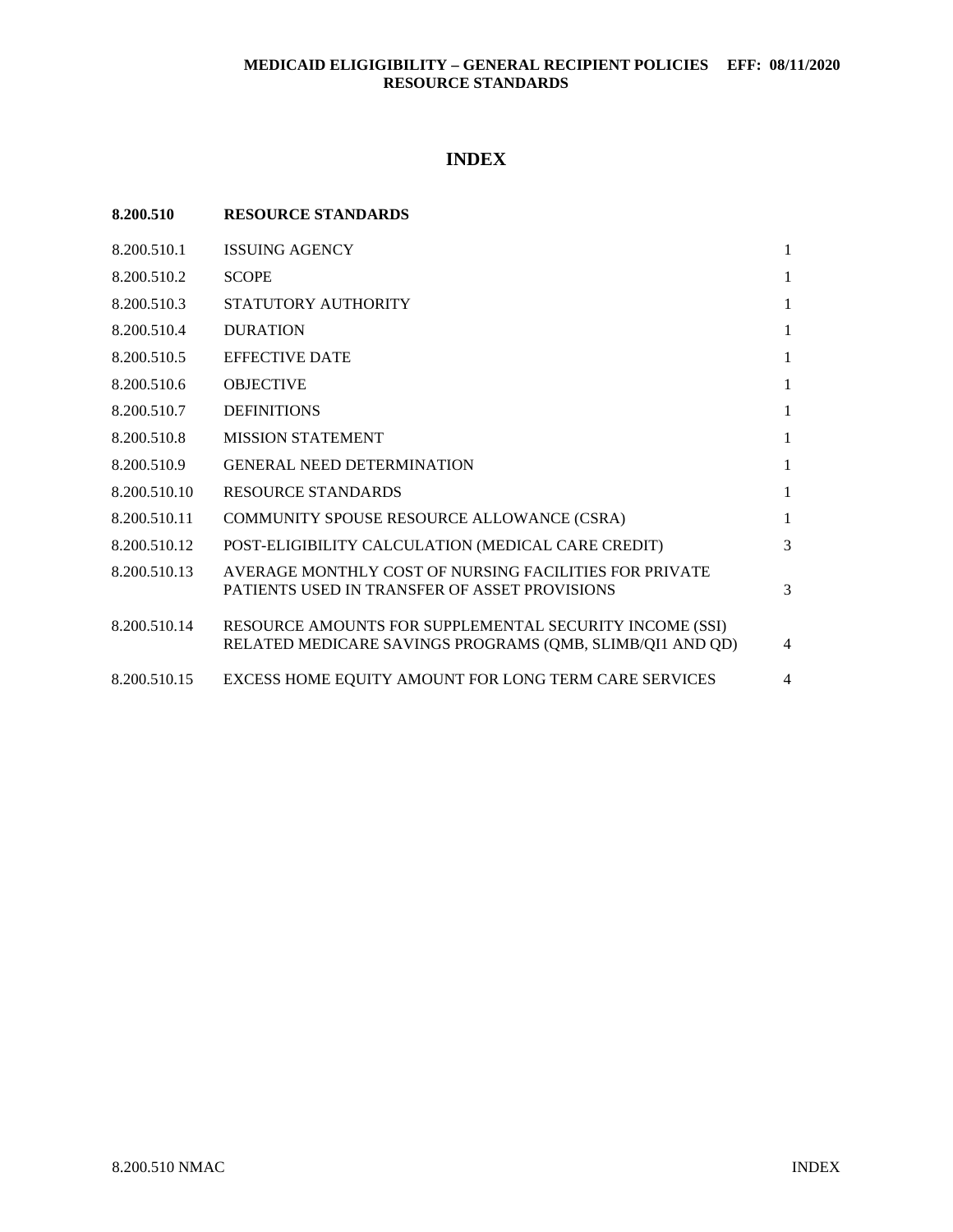## **TITLE 8 SOCIAL SERVICES CHAPTER 200 MEDICAID ELIGIBILITY - GENERAL RECIPIENT POLICIES PART 510 RESOURCE STANDARDS**

<span id="page-1-0"></span>**8.200.510.1 ISSUING AGENCY:** New Mexico Human Services Department (HSD). [8.200.510.1 NMAC - Rp, 8.200.510.1 NMAC, 7/1/2015]

<span id="page-1-1"></span>**8.200.510.2 SCOPE:** The rule applies to the general public. [8.200.510.2 NMAC - Rp, 8.200.510.2 NMAC, 7/1/2015]

<span id="page-1-2"></span>**8.200.510.3 STATUTORY AUTHORITY:** The New Mexico medicaid program and other health care programs are administered pursuant to regulations promulgated by the federal department of health and human services under Title XIX of the Social Security Act as amended or by state statute. See Section 27-1-12 et seq. NMSA 1978.

[8.200.510.3 NMAC - Rp, 8.200.510.3 NMAC, 7/1/2015]

<span id="page-1-3"></span>**8.200.510.4 DURATION:** Permanent. [8.200.510.4 NMAC - Rp, 8.200.510.4 NMAC, 7/1/2015]

<span id="page-1-4"></span>**8.200.510.5 EFFECTIVE DATE:** July 1, 2015, unless a later date is cited at the end of a section. [8.200.510.5 NMAC - Rp, 8.200.510.5 NMAC, 7/1/2015]

<span id="page-1-5"></span>**8.200.510.6 OBJECTIVE:** The objective of this rule is to provide specific instructions when determining eligibility for the medicaid program and other health care programs. Generally, applicable eligibility rules are detailed in the medical assistance division (MAD) eligibility policy manual, specifically 8.200.400 NMAC, *General Medicaid Eligibility*. Processes for establishing and maintaining MAD eligibility are detailed in the income support division (ISD) general provisions 8.100 NMAC, *General Provisions for Public Assistance Programs*. [8.200.510.6 NMAC - Rp, 8.200.510.6 NMAC, 7/1/2015]

### <span id="page-1-6"></span>**8.200.510.7 DEFINITIONS: [RESERVED]**

<span id="page-1-7"></span>**8.200.510.8 MISSION STATEMENT:** To transform lives. Working with our partners, we design and deliver innovative, high quality health and human services that improve the security and promote independence for New Mexicans in their communities.

[8.200.510.8 NMAC - Rp, 8.200.510.8 NMAC, 7/1/2015; A/E, 3/1/2017; A/E, 1/16/2020]

<span id="page-1-8"></span>**8.200.510.9 GENERAL NEED DETERMINATION:** To be eligible for medical assistance division (MAD) benefits, an applicant or recipient must meet specific resource and income standards based on eligibility category. [8.200.510.9 NMAC - Rp, 8.200.510.9 NMAC, 7/1/2015]

<span id="page-1-9"></span>**8.200.510.10 RESOURCE STANDARDS:** For specific information on liquid, non-liquid and countable resources, resource exclusions, deemed resources, resource transfers or trusts see specific medical assistance programs (MAP) eligibility categories. Standards for community spouse resource allowance, medical care credit calculations and average cost for nursing facility care are included in this section. [8.200.510.10 NMAC - Rp, 8.200.510.10 NMAC, 7/1/2015]

<span id="page-1-10"></span>**8.200.510.11 COMMUNITY SPOUSE RESOURCE ALLOWANCE (CSRA):** The CSRA standard varies based on when the applicant or recipient become institutionalized for a continuous period. The CSRA remains constant even if it was calculated prior to submission of a formal MAP application. If institutionalization began:

**A.** Between September 30, 1989 and December 31, 1989, the state maximum CSRA is \$30,000 and the federal maximum CRSA is \$60,000.

**B.** On or after January 1, 1990, the state minimum is \$31,290 and the federal maximum CSRA is \$62,580.

**C.** On or after January 1, 1991, the state minimum is \$31,290 and the federal maximum CSRA is \$66,480.

**D.** On or before January 1, 1992, the state minimum is \$31,290 and the federal maximum CSRA is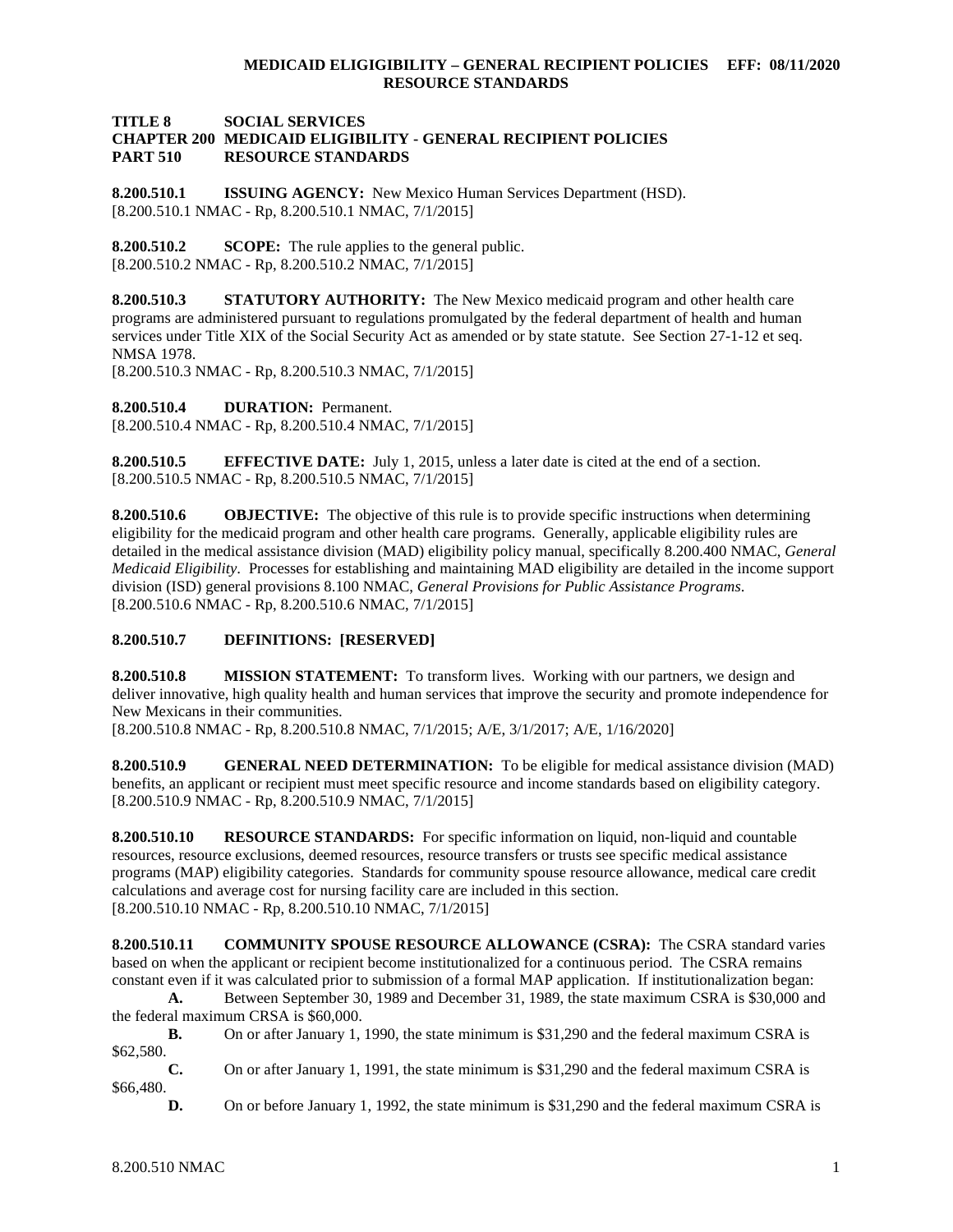| \$68,700.                |                                                                                            |
|--------------------------|--------------------------------------------------------------------------------------------|
| Е.                       | On or after January 1, 1993, the state minimum is \$31,290 and the federal maximum CSRA is |
| \$70,740.<br>F.          | On or after January 1, 1994, the state minimum is \$31,290 and the federal maximum CSRA is |
| \$72,660.                |                                                                                            |
| G.<br>\$74,820.          | On or after January 1, 1995, the state minimum is \$31,290 and the federal maximum CSRA is |
| Η.<br>\$76,740.          | On or after January 1, 1996, the state minimum is \$31,290 and the federal maximum CSRA is |
| I.<br>\$79,020.          | On or after January 1, 1997, the state minimum is \$31,290 and the federal maximum CSRA is |
| J.<br>\$80,760.          | On or after January 1, 1998, the state minimum is \$31,290 and the federal maximum CSRA is |
| К.<br>\$81,960.          | On or after January 1, 1999, the state minimum is \$31,290 and the federal maximum CSRA is |
| L.                       | On or after January 1, 2000, the state minimum is \$31,290 and the federal maximum CSRA is |
| \$84,120.<br>М.          | On or after January 1, 2001, the state minimum is \$31,290 and the federal maximum CSRA is |
| \$87,000.<br>N.          | On or after January 1, 2002, the state minimum is \$31,290 and the federal maximum CSRA is |
| \$89,280.<br>О.          | On or after January 1, 2003, the state minimum is \$31,290 and the federal maximum CSRA is |
| \$90,660.<br>Р.          | On or after January 1, 2004, the state minimum is \$31,290 and the federal maximum CSRA is |
| \$92,760.<br>Q.          | On or after January 1, 2005, the state minimum is \$31,290 and the federal maximum CSRA is |
| \$95,100.<br>R.          | On or after January 1, 2006, the state minimum is \$31,290 and the federal maximum CSRA is |
| \$99,540.                |                                                                                            |
| S.<br>\$101,640.         | On or after January 1, 2007, the state minimum is \$31,290 and the federal maximum CSRA is |
| т.<br>\$104,400.         | On or after January 1, 2008, the state minimum is \$31,290 and the federal maximum CSRA is |
| U.<br>\$109,560.         | On or after January 1, 2009, the state minimum is \$31,290 and the federal maximum CSRA is |
| V.<br>remains \$109,560. | On or after January 1, 2010, the state minimum is \$31,290 and the federal maximum CSRA    |
| W.                       | On or after January 1, 2011, the state minimum is \$31,290 and the federal maximum CSRA    |
| remains \$109,560.<br>Х. | On or after January 1, 2012, the state minimum is \$31,290 and the federal maximum CSRA is |
| \$113,640.               |                                                                                            |
| Υ.<br>\$115,920.         | On or after January 1, 2013, the state minimum is \$31,290 and the federal maximum CSRA is |
| Z.<br>\$117,240.         | On or after January 1, 2014, the state minimum is \$31,290 and the federal maximum CSRA is |
| AA.<br>\$119,220.        | On or after January 1, 2015, the state minimum is \$31,290 and the federal maximum CSRA is |
| BB.                      | On or after January 1, 2016, the state minimum is \$31,290 and the federal maximum CSRA is |
| \$119,220.<br>CC.        | On or after January 1, 2017, the state minimum is \$31,290 and the federal maximum CSRA is |
| \$120,900.<br>DD.        | On or after January 1, 2018, the state minimum is \$31,290 and the federal maximum CSRA is |
| \$123,600.<br>EE.        | On or after January 1, 2019, the state minimum is \$31,290 and the federal maximum CSRA is |
| \$126,420.               |                                                                                            |
| FF.                      | On or after January 1, 2020, the state minimum is \$31,290 and the federal maximum CSRA is |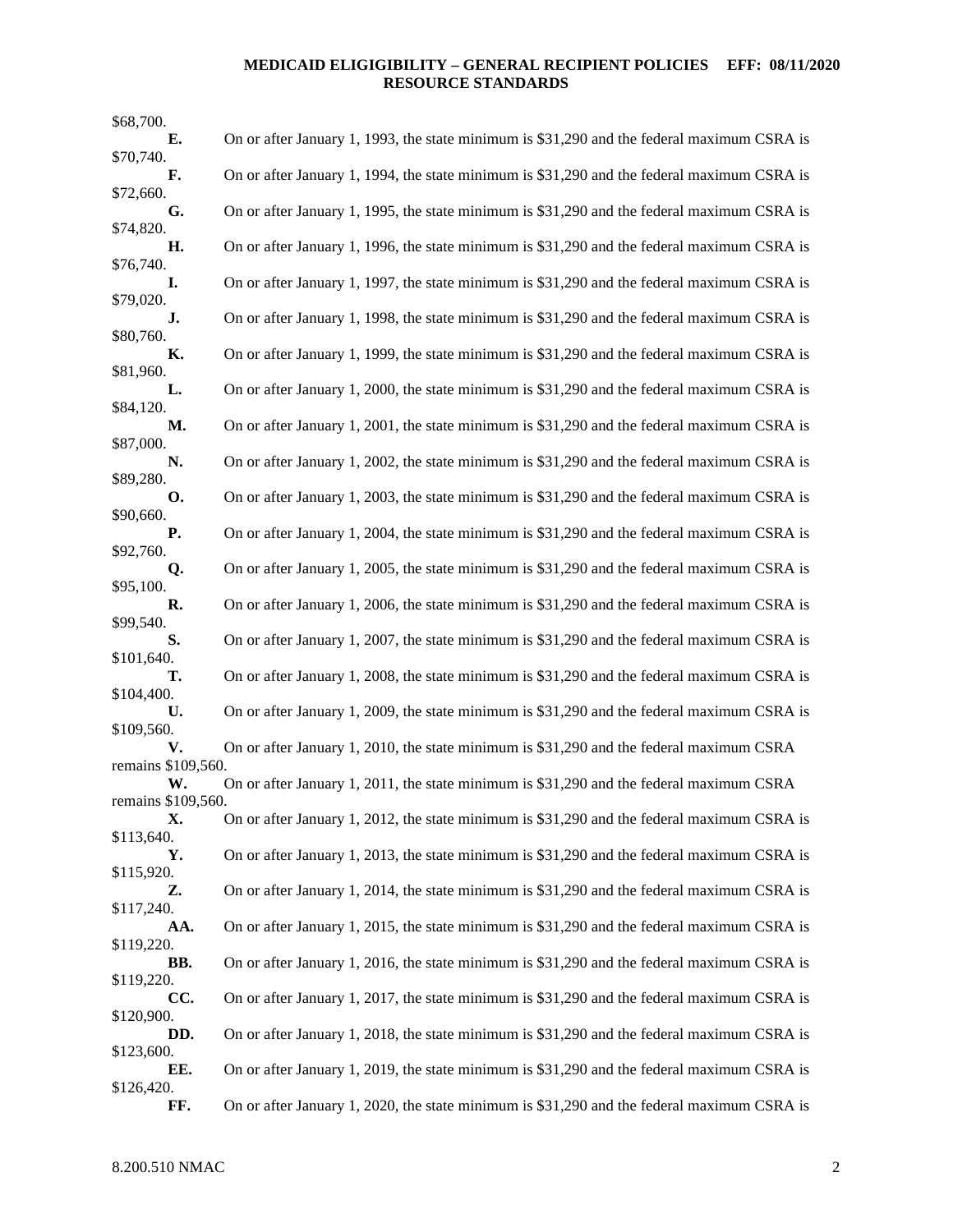\$128,640.

[8.200.510.11 NMAC - Rp, 8.200.510.11 NMAC, 7/1/2015; A/E, 1/1/2016; A/E, 3/1/2017; A/E, 8/30/2018; A/E, 4/11/2019; A, 7/30/2019; A/E, 8/11/2020]

<span id="page-3-0"></span>**8.200.510.12 POST-ELIGIBILITY CALCULATION (MEDICAL CARE CREDIT):** Apply applicable deductions in the order listed below when determining the medical care credit for an institutionalized spouse. **DEDUCTION AMOUNT A.** Personal needs allowance for institutionalized spouse: July 1, 2019  $\frac{$74}{ }$ **B.** Minimum monthly maintenance needs allowance (MMMNA): July 1, 2019  $\frac{$2,114}{ }$ 

**C.** The community spouse monthly income allowance (CSMIA) is calculated by subtracting the community spouse's gross income from the MMMNA:

**(1)** If allowable shelter expenses of the community spouse exceeds the minimum allowance then deduct an excess shelter allowance from community spouse's income that includes: expenses for rent; mortgage (including interest and principal); taxes and insurance; any maintenance charge for a condominium or cooperative; and an amount for utilities (if not part of maintenance charge above); use the standard utility allowance (SUA) deduction used in the food stamp program for the utility allowance.

|     |                                                      | July 1, 2019 | \$635   |
|-----|------------------------------------------------------|--------------|---------|
| (2) | Excess shelter allowance may not exceed the maximum: |              |         |
|     | (a)                                                  | Jan. 1, 2020 | \$1,103 |
|     | (b)                                                  | July 1, 2019 | \$1,047 |
|     | (c)                                                  | Jan. 1, 2019 | \$1.103 |
|     | (d)                                                  | July 1, 2018 | \$1,032 |
|     |                                                      |              |         |

**D.** Any extra maintenance allowance ordered by a court of jurisdiction or a state administrative hearing officer.

**E.** Dependent family member income allowance (if applicable) calculated as follows: 1/3 X MMMNA - dependent member's income).

**F.** Non-covered medical expenses.<br> **G.** The maximum total of the comm

**G.** The maximum total of the community spouse monthly income allowance and excess shelter deduction may not exceed \$3,217.

[8.200.510.12 NMAC - Rp, 8.200.510.12 NMAC, 7/1/2015; A/E, 3/1/2017; A/E. 8/30/2018; A/E, 4/11/2019; A, 7/30/2019; A/E, 1/16/2020; A/E, 8/11/2020]

#### <span id="page-3-1"></span>**8.200.510.13 AVERAGE MONTHLY COST OF NURSING FACILITIES FOR PRIVATE PATIENTS USED IN TRANSFER OF ASSET PROVISIONS:** Costs of care are based on the date of application registration.<br> **DATE** AVERAGE COST PER MONTH **DATE AVERAGE COST PER MONTH**

|                |                                         | ************************ |
|----------------|-----------------------------------------|--------------------------|
| A.             | July 1, 1988 - Dec. 31, 1989            | $$1,726$ per month       |
| В.             | Jan. 1, 1990 - Dec. 31, 1991            | $$2,004$ per month       |
| $\mathbf{C}$ . | Jan. 1, 1992 - Dec. 31, 1992            | $$2,217$ per month       |
| D.             | Effective July 1, 1993, for application | \$2,377 per month        |
|                | register on or after Jan. 1, 1993       |                          |
| Е.             | Jan. 1, 1994 - Dec. 31, 1994            | $$2,513$ per month       |
| F.             | Jan. 1, 1995 - Dec. 31, 1995            | $$2,592$ per month       |
| G.             | Jan. 1, 1996 - Dec. 31, 1996            | $$2,738$ per month       |
| Н.             | Jan. 1, 1997 - Dec. 31, 1997            | \$2,889 per month        |
| Ι.             | Jan. 1, 1998 - Dec 31, 1998             | \$3,119 per month        |
| J.             | Jan. 1, 1999 - Dec. 31, 1999            | \$3,429 per month        |
| К.             | Jan. 1, 2000 - Dec. 31, 2000            | $$3,494$ per month       |
| L.             | Jan. 1, 2001 - Dec. 31, 2001            | $$3,550$ per month       |
| М.             | Jan. 1, 2002 - Dec. 31, 2002            | $$3,643$ per month       |
| N.             | Jan. 1, 2003 - Dec. 31, 2003            | \$4,188 per month        |
| <b>O.</b>      | Jan. 1, 2004 - Dec. 31, 2004            | \$3,899 per month        |
| Р.             | Jan. 1, 2005 - Dec. 31, 2005            | $$4,277$ per month       |
| Q.             | Jan. 1, 2006 - Dec. 31, 2006            | \$4,541 per month        |
| R.             | Jan. 1, 2007 - Dec. 31, 2007            | $$4,551$ per month       |
|                |                                         |                          |